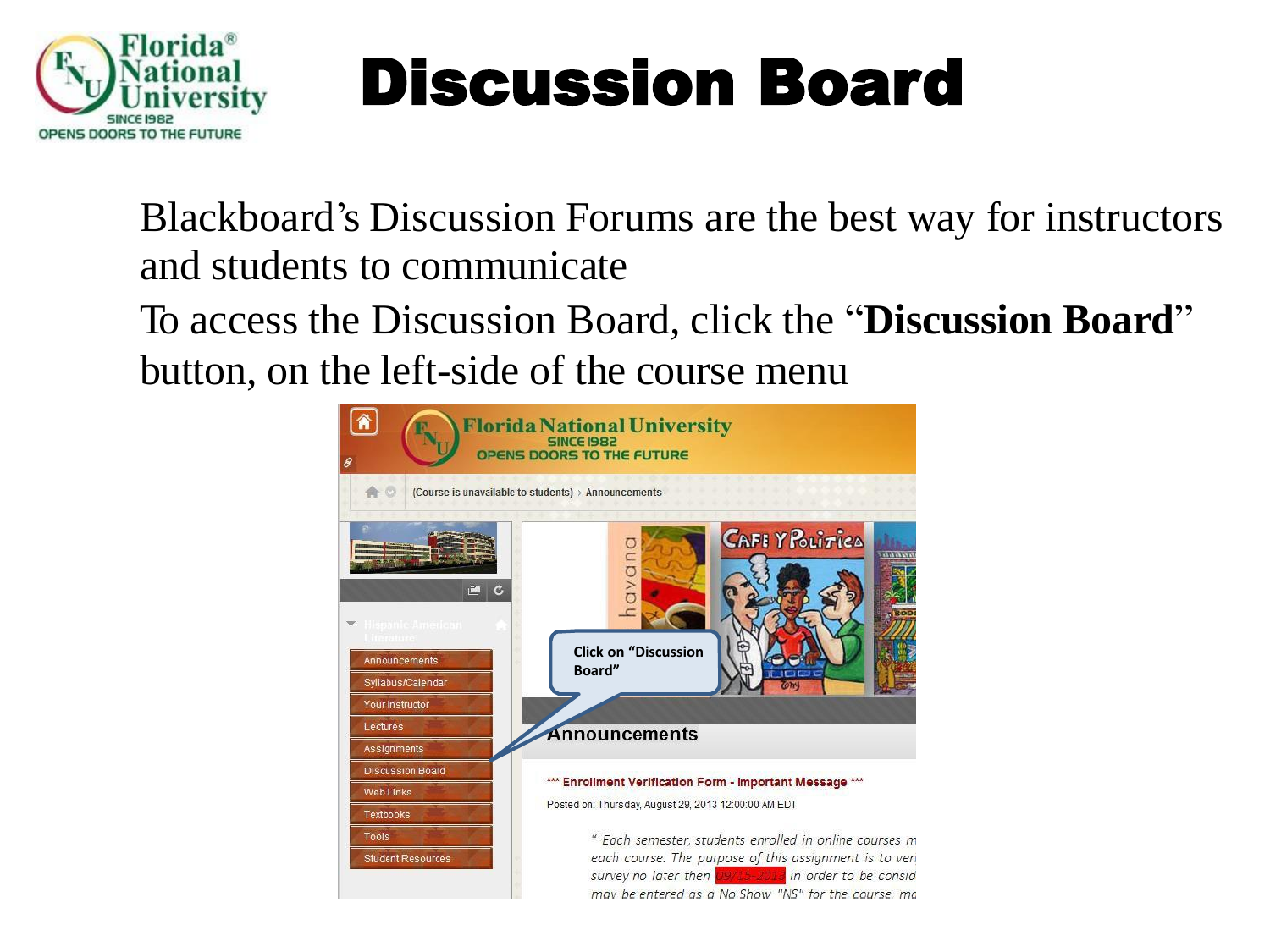

You can use the discussion board to complete:

- **- Introduction:** meet with your peers for collaboration and social interaction
- **- Questions & Concerns:** to post questions about homework assignments, readings, and course content

**- Optional forums:** depending on the instructor's needs, these are used to demonstrate the understanding or application of course material. Usually these forum are graded

|  | <b>Introductions</b> | Please, tell us a little bit about yourself.         |  |  | $\mathbf{0}$ |  |  |  |  |
|--|----------------------|------------------------------------------------------|--|--|--------------|--|--|--|--|
|  |                      | Where are you from?                                  |  |  |              |  |  |  |  |
|  |                      |                                                      |  |  |              |  |  |  |  |
|  |                      | How much experience do you have with online classes? |  |  |              |  |  |  |  |
|  |                      | What are your goals for the future?                  |  |  |              |  |  |  |  |
|  |                      |                                                      |  |  |              |  |  |  |  |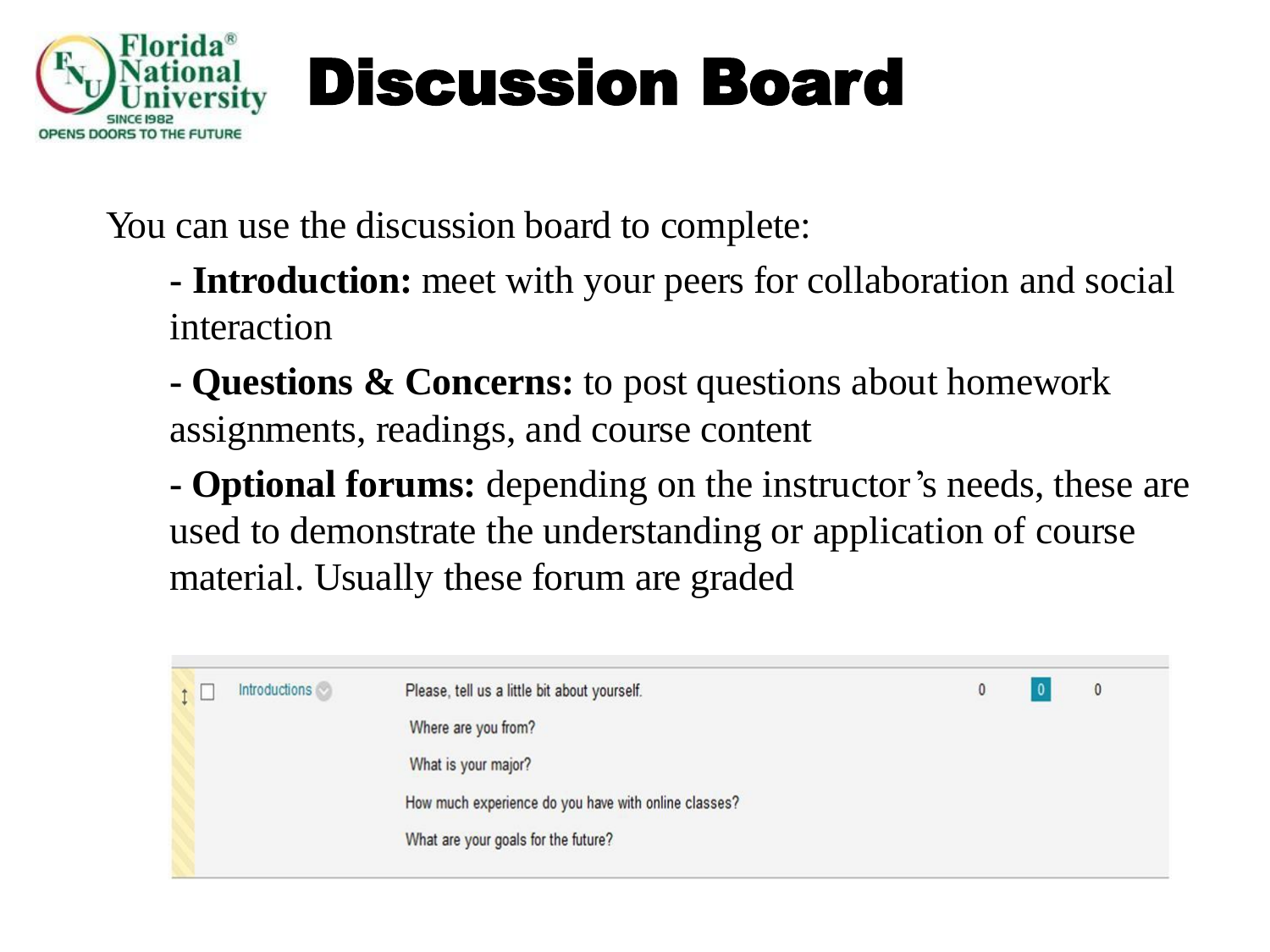

- Click on the forum title to view the messages
- Forums containing unread posts appear in bold
- View data on the number of posts and participants
- Click the number in the Unread Posts column for one-click access to a forum's unread messages

| Click on the any<br>forum's link to |  | Introductions $\heartsuit$ | Please, tell us a little bit about yourself.<br>Where are you from?<br>What is your major?                                                                                                                                                                                                         | $\mathbf{0}$ |                                                    | 0 |
|-------------------------------------|--|----------------------------|----------------------------------------------------------------------------------------------------------------------------------------------------------------------------------------------------------------------------------------------------------------------------------------------------|--------------|----------------------------------------------------|---|
| access it                           |  |                            | How much experience do you have with online classes?<br>What are your goals for the future?                                                                                                                                                                                                        |              | Click unread posts to<br>access unread<br>messages |   |
| Questions & Concerns                |  |                            | You may add to the discussion board any concern about your learning process.<br>You may ask me any pertinent questions                                                                                                                                                                             | $\bf{0}$     |                                                    |   |
|                                     |  | Class Cafe                 | Communicating with your classmates is an important part of online learning, and your course. 0<br>You can use this forum to contact your classmates and interchange ideas and opinions. As a<br>member of this community, you must follow a set of rules for online behavior called<br>Netiquette: |              |                                                    | 0 |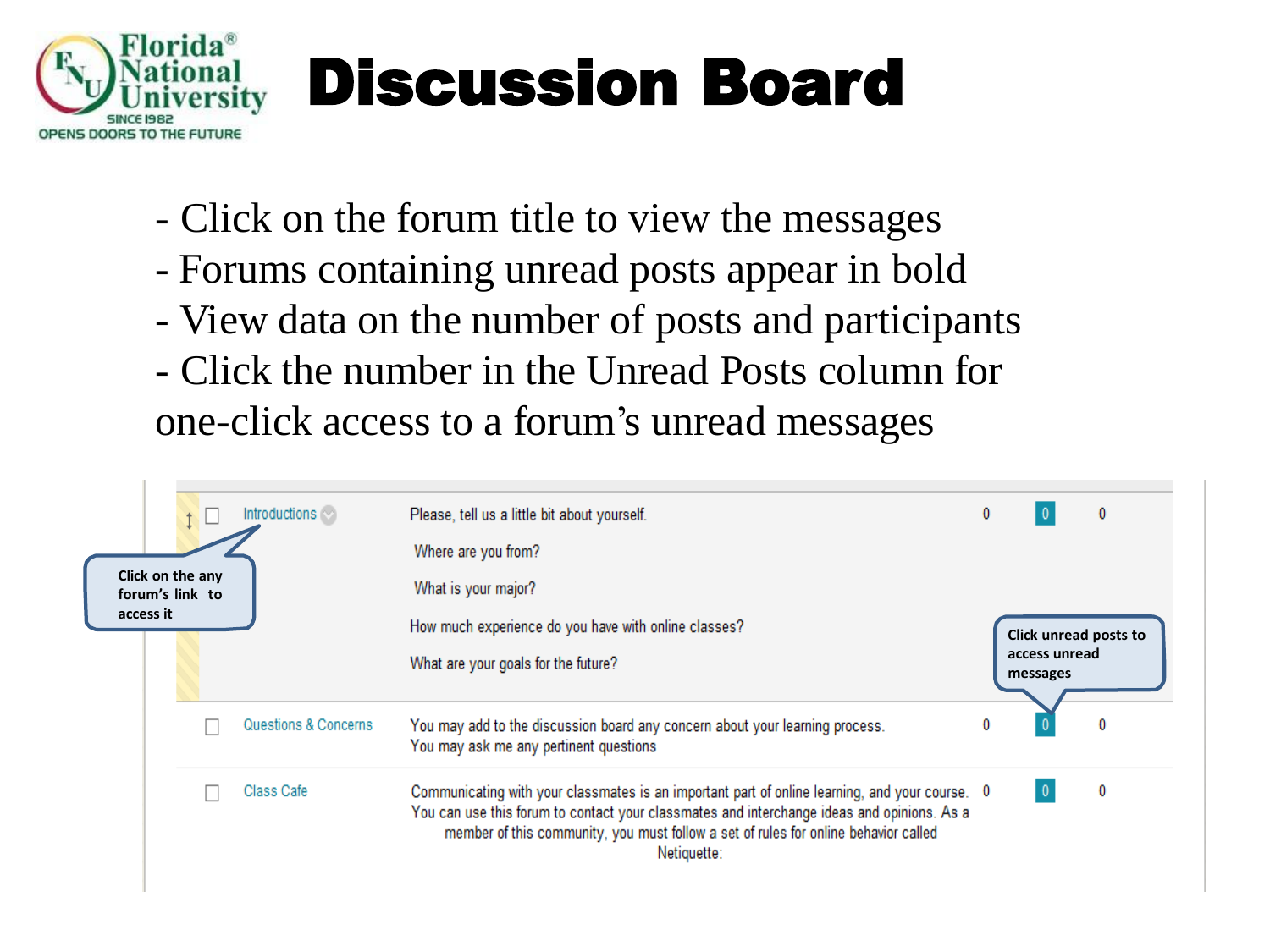

### Inside a forum you can:

- View other students' thread

### - Post your own thread and reply to your classmates or instructor

#### **Forum: Introductions**

Organize Forum Threads on this page and apply settings to several or all threads. Threads are listed in a tabular format. The Threads can be sorted by clicking the column title or the caret at the top of each column. More Help

| <b>Create Thread</b>         |                                                       |                      |                  |                 | Search             | Display $\sim$ |
|------------------------------|-------------------------------------------------------|----------------------|------------------|-----------------|--------------------|----------------|
| Thread Actions<br>Collect    | <b>Click here to view</b><br>Delete<br>other students |                      |                  |                 |                    |                |
| ۳<br>Date $\bigtriangledown$ | thread<br>Thread                                      | $A = -111$           | <b>Status</b>    | Unread Posts    | <b>Total Posts</b> |                |
| 5/6/13 8:29 PM               | Intro                                                 | <b>John Smith</b>    | <b>Published</b> | $\vert$ 1       |                    |                |
| 5/5/13 4:55 PM               | Hello                                                 | Michael Miranda      | <b>Published</b> | $\vert 1 \vert$ |                    |                |
| 5/4/13 12:05 PM              | <b>Hello Everyone</b>                                 | Sandra Vasquez       | <b>Published</b> | $\vert 2 \vert$ | 2                  |                |
| 5/3/13 9:13 AM               | <b>Eddy Guerrero</b>                                  | <b>Eddy Guerrero</b> | <b>Published</b> | $\vert$ 1       |                    |                |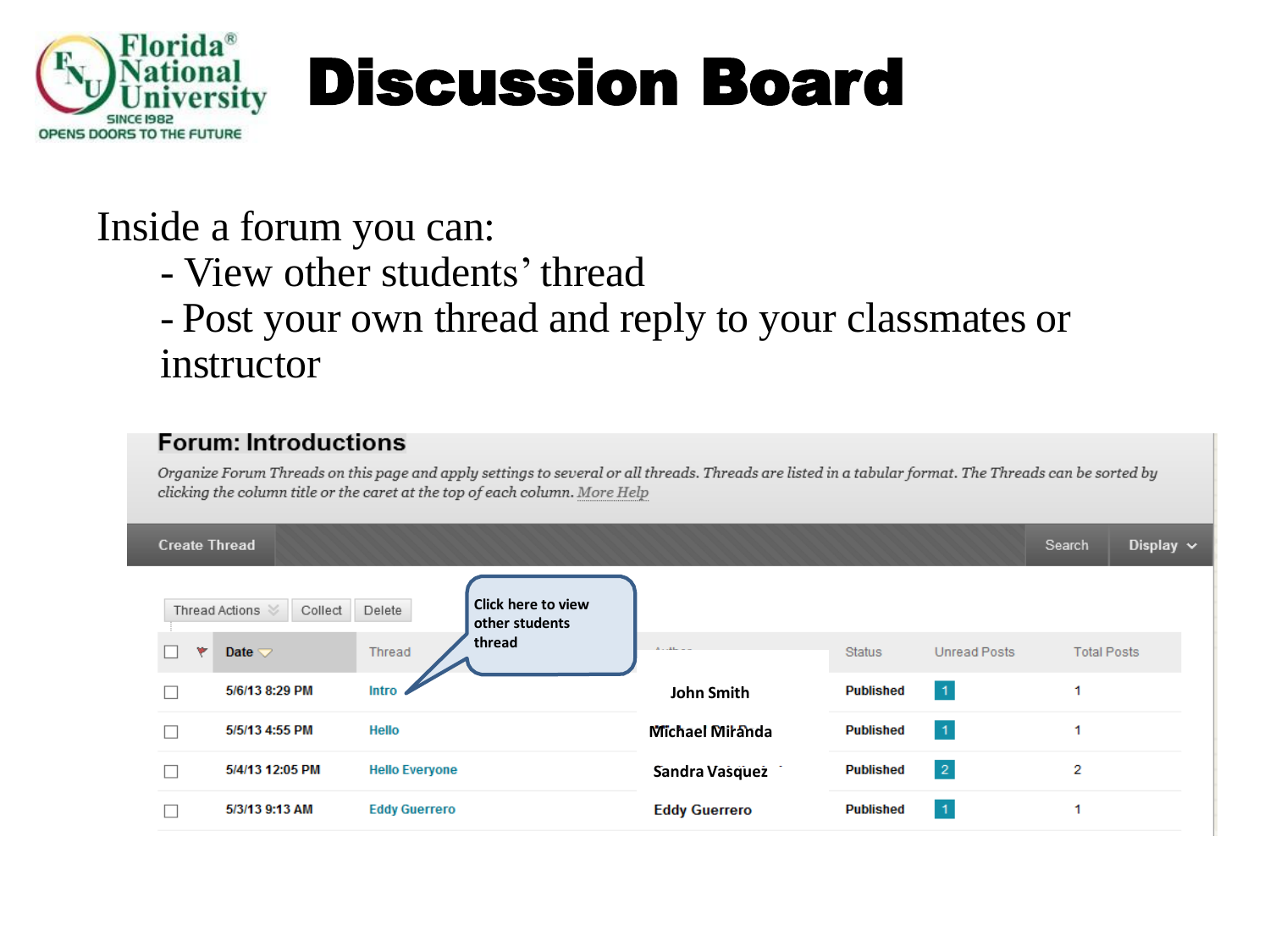

### **How to Create Threads in a Forum:** -To create a post or new thread: click the "**Create Thread**" button

### **Forum: Introductions**

Organize Forum Threads on this page and apply settings to several or all threads. Threads are listed in a tabular format. The Threads can be sorted by of each column. More Help clicking the colum



|    | Thread Actions<br>Collect | Delete                |                         |                  |              |                    |  |  |
|----|---------------------------|-----------------------|-------------------------|------------------|--------------|--------------------|--|--|
| ۷z | Date $\bigtriangledown$   | Thread                | Author                  | <b>Status</b>    | Unread Posts | <b>Total Posts</b> |  |  |
|    | 5/6/13 8:29 PM            | Intro                 | John Smith              | <b>Published</b> | 1            |                    |  |  |
|    | 5/5/13 4:55 PM            | Hello                 | <b>Michael Miranda</b>  | <b>Published</b> | $\mathbf{1}$ |                    |  |  |
|    | 5/4/13 12:05 PM           | <b>Hello Everyone</b> | Sandra Vasquez          | <b>Published</b> | $\mathbf{2}$ | 2                  |  |  |
|    | 5/3/13 9:13 AM            | <b>Eddy Guerrero</b>  | <b>Alejandro Mendez</b> | <b>Published</b> | 1            |                    |  |  |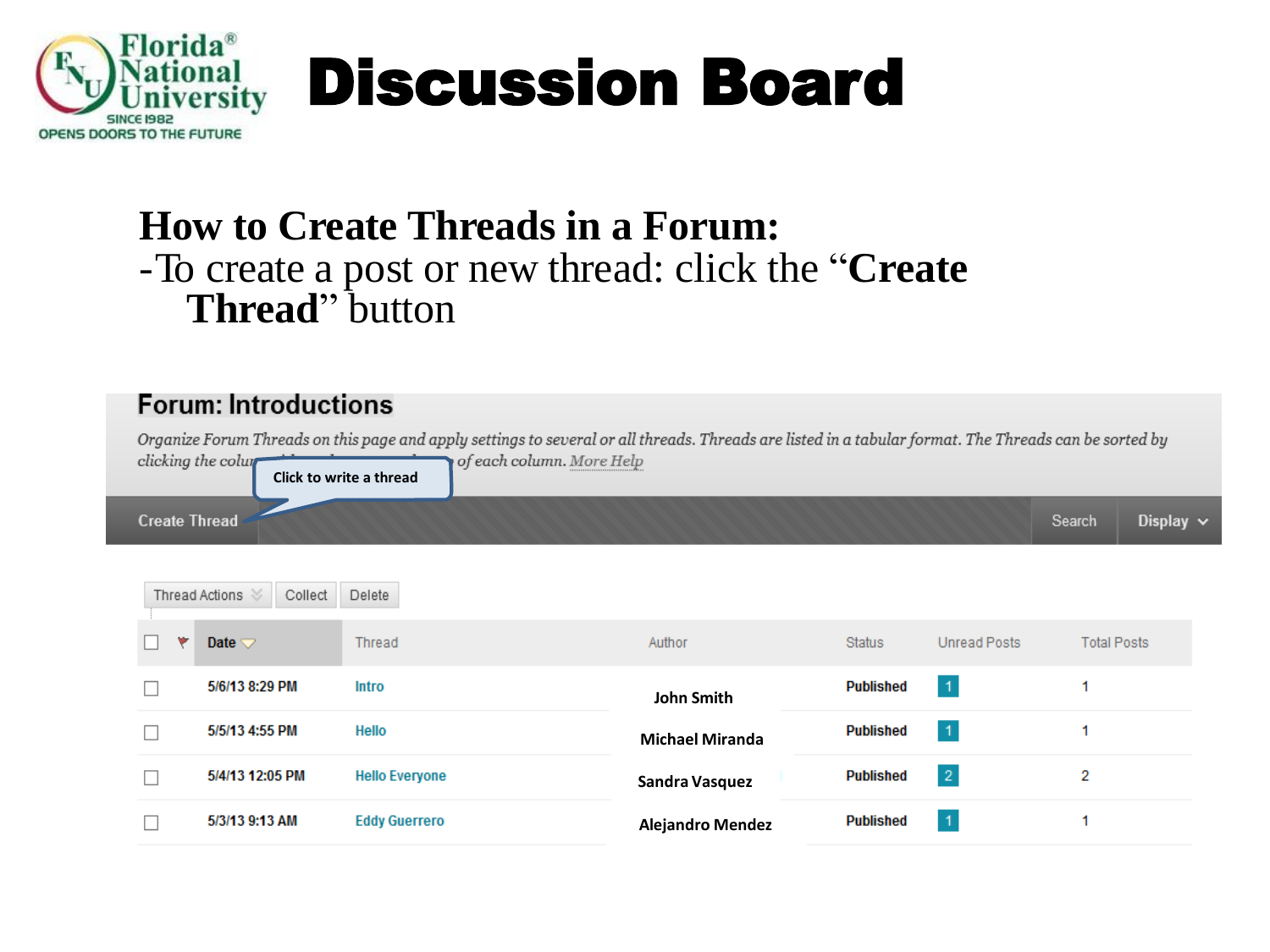

### On the "Create Thread" page, you can view the forum description to refer to as you write your response

#### **Create Thread**

A Thread is a series of posts related to the same subject. Threads provide a departmental structure within a Forum for users to share posts on similar topics. Creating a thread posts the first message. More Help

| $*$ Indicates a required field.                                                                                                                                                                                    | Cancel            | Save Draft | <b>Submit</b> |
|--------------------------------------------------------------------------------------------------------------------------------------------------------------------------------------------------------------------|-------------------|------------|---------------|
| 1. Forum Description                                                                                                                                                                                               |                   |            |               |
| I would like to welcome each of you to your class.<br>• Please take a moment to respond to the following questions:<br>۰<br>• What is your name?<br>۰<br>• In what city do you live?<br>۰<br>• What is your major? | Forum description |            |               |
| • Have you taken an online course before?<br>• What is your expectation from this course?                                                                                                                          |                   |            |               |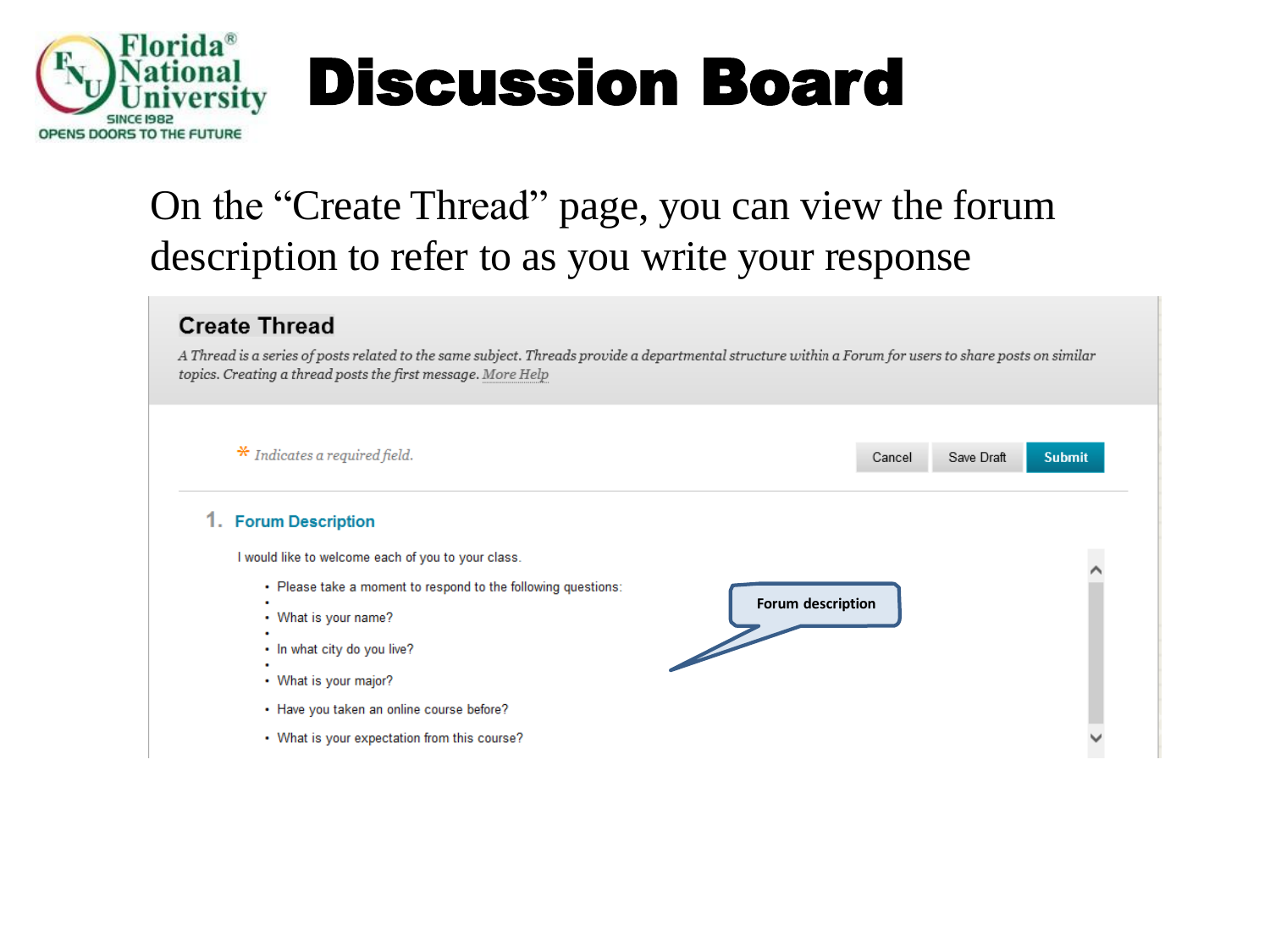

- -Type a Subject and Message
- -You can use the content editor functions to format the text and add files, images, web links and multimedia
- Alternatively, in the Attachments section, attach a file by uploading a file from your computer, click "**Browse My Computer"**

| 2. | <b>Message</b><br>* Subject |        |                    |  |                   |                                                             |         |  | <b>Your Subject</b>                                                                                                                                            |  | <b>Editor functions</b> |
|----|-----------------------------|--------|--------------------|--|-------------------|-------------------------------------------------------------|---------|--|----------------------------------------------------------------------------------------------------------------------------------------------------------------|--|-------------------------|
|    | Message                     |        |                    |  |                   |                                                             |         |  |                                                                                                                                                                |  |                         |
|    |                             |        | $T$ $T$ $T$ $F$    |  | Paragraph V Arial | $\mathord{\sim}$                                            | 3(12pt) |  | $\blacktriangleright  \mathrel{\coloneqq}  \cdot  \mathrel{\coloneqq}  \cdot  \mathrel{\mathbb{T}} \cdot  \mathrel{\mathscr{P}}  \cdot  \mathrel{\mathscr{Q}}$ |  | $55 \times$             |
|    | $\chi$                      | $\Box$ |                    |  |                   |                                                             |         |  | $\mathscr{O}[\mathbb{Z}^5]$ 's substitute of $    \mathbb{Z}$ $\mathbb{Z}$ $\mathbb{Z}$ $\mathbb{Z}$                                                           |  |                         |
|    |                             |        |                    |  |                   | <b>◎ ⊘ 国日£</b> ◆ Mashups ▼ ¶ 4 © ⓒ ↓ 囲囲囲囲囲囲囲囲囲囲目□□ HTML CSS |         |  |                                                                                                                                                                |  |                         |
|    |                             |        |                    |  |                   |                                                             |         |  |                                                                                                                                                                |  |                         |
|    | Path:                       |        |                    |  | Attach your file  |                                                             |         |  |                                                                                                                                                                |  | Words:0                 |
|    |                             |        | <b>Attachments</b> |  |                   |                                                             |         |  |                                                                                                                                                                |  |                         |
| 3. |                             |        |                    |  |                   |                                                             |         |  |                                                                                                                                                                |  |                         |